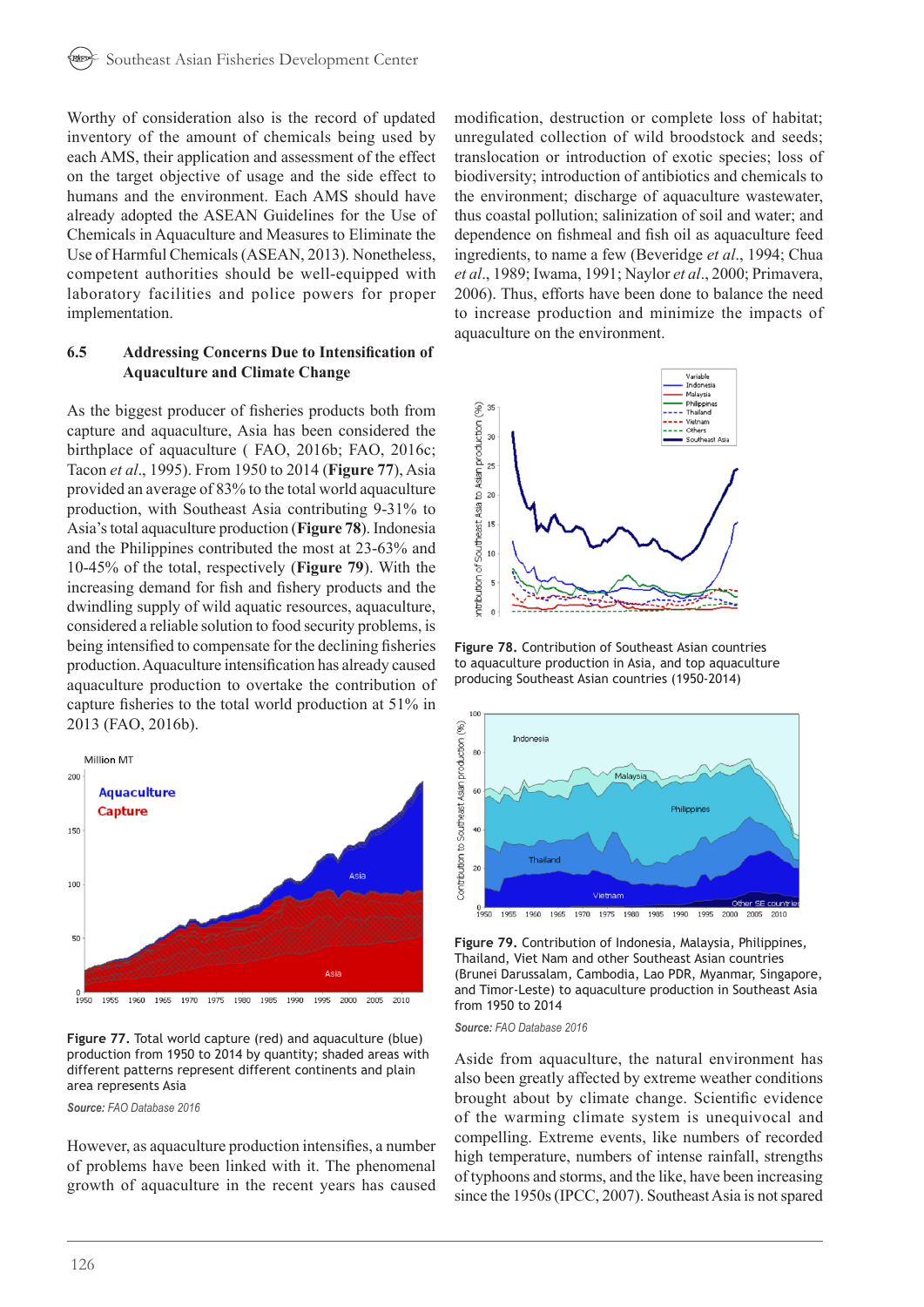

**Figure 80.** Climate change vulnerability map of Southeast Asia *Source: Yusuf and Francisco, 2009*

from these impacts of climate change and of the countries in the region, the Philippines is the most vulnerable to the global changes (**Figure 80**) brought about by the changing climate (Yusuf and Francisco, 2009). The impacts of aquaculture coupled with extreme changes in climate could cause irreversible damage to the environment. Different sectors of the society have concerted their efforts to help mitigate the impacts of the fast changing climate.

# *6.5.1 Current Status of the Environment*

In 2013, aquaculture became the major source of fisheries products after it has overtaken production from capture fisheries. Despite its own share of the problems that need to be addressed, the most important of which is its impact on the environment, the important role of aquaculture in food production provides a strong and credible argument for its continued implementation. Aquaculture continues to provide valuable food supply and economic support for many countries, especially in the Southeast Asian region. To limit the potential negative environmental impacts of aquaculture effluents, studies are conducted while policies and laws are formulated. There is also a joint effort of the scientific community, academe, policy makers, farm owners, and government authorities to come up with approaches that might help reduce production of aquaculture wastes or mitigate its impact. The specific strategy for mitigating the negative effects of aquaculture will depend on local conditions. Among the basics are choosing a location with high flushing rates and deep water, and using dry, easily digested feeds that will help reduce the potential negative impacts (Iwama, 1991). Tacon and Forster (2003) have suggested approaches for aquaculture farmers to follow to protect the environment (**Box 18**).

#### **Box 18.** Suggestions for aquaculture farmers to protect the environment

- **•** treating farm effluents prior to discharge
- limiting the concentration of specific dissolved or suspended inorganic and organic materials and/or nutrients contained within the effluent discharged from the farm
- establishing maximum permissible amounts of specific nutrients (such as total nitrogen or phosphorus) that the farm is able to discharge over a fixed period of time
- limiting the total number of licenses that can be issued and/or size of farm, depending upon the vicinity of other farming operations and the assimilative environmental carrying capacity of the receiving aquatic ecosystem
- limiting or fixing the total quantity of feed the farm is able to use over a fixed period of time
- fixing maximum permissible specific nutrient levels within the compound feeds to be used to rear the species in question
- banning the use of specific potentially high-risk feed items such as fresh/trash fish and invertebrates and certain chemicals and antibiotics
- prescribing minimum feed performance criteria
- requiring the (i) use of specific Codes of Conduct, including appropriate Best Management Practices (BMPs) for farm operations; (ii) development of suitable farmor pond sediment management strategies for the storage and disposal of sediments; and/or (iii) implementation of an environmental monitoring program

At present, most fish farmers on one hand do not follow the said approaches but if implemented, only some of the approaches are followed, and as a result, the environment continues to suffer. On the other hand, the worsening climate has added its toll to the already suffering environment. Global sea level rose by about 17 cm in the last century with the rate in the last decade nearly doubled that of the last century (**Figure 81**) (Church and White, 2006). In 2008, extreme sea levels were high along the coasts of Southeast Asian countries, and low at most of the islands in the tropics (Peterson and Baringer, 2009). The global surface of the Earth, as shown by temperature reconstructions, has warmed since 1880. Most of this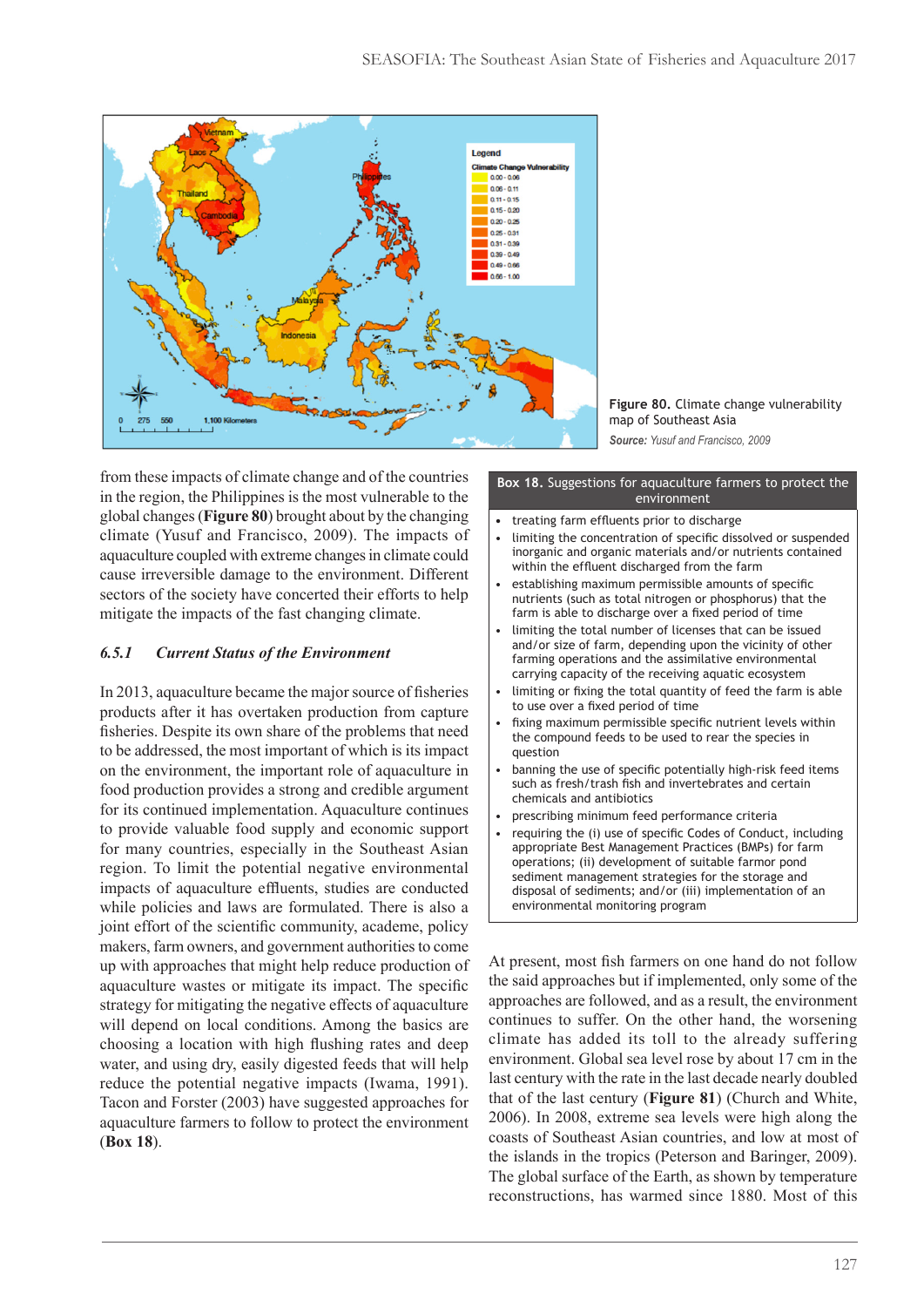

**Figure 81.** Observed indicators of a changing global climate from 1900-2012:

- (a) Northern Hemisphere average snow cover for spring (March-April);
- (b) Arctic average sea ice for summer (July-September);
- (c) change in global average upper ocean heat content; and

(d) global average sea level change

*Source: IPCC, 2013*

warming has occurred since the 1970s with all 10 of the warmest years occurring in the past 12 years (Peterson and Baringer, 2009). In turn, the oceans have absorbed much of this increasing heat, warming the top 700 m by 0.302°F (~0.17°C) since 1969 (Levitus *et al*., 2009). Satellite observations reveal that the amount of spring snow cover in the Northern Hemisphere has decreased over the past five decades with the snow melting earlier. Since the beginning of the Industrial Revolution, the acidity of surface ocean waters has increased by about 30% resulting from increasing carbon dioxide  $(CO_2)$  emission into the atmosphere and hence more are being absorbed by the oceans. The amount of  $CO_2$  absorbed by the upper layer of the oceans is increasing by about 2 billion metric tons per year (Sabine *et al*., 2004). In 2008, the most extreme land precipitation events have greatly affected Japan and the Southeast Asian countries. Regional *La Niña* impacts included above-average rainfall across much of the Maritime Continent (*e.g.*, Indonesia, Philippines, Malaysia, and Borneo) extending to northernmost portions of Australia (Peterson and Baringer, 2009). The impacts of climate change in forms of different weather disturbances are not limited only to a few places but everywhere. The daunting reality is that through the years these disturbances intensify causing excessive casualties to the natural environment.

### *6.5.2 Issues and Constraints*

### *6.5.2.1 Intensification of aquaculture*

*Modification, destruction*, *or complete loss of habitat:* Among the coastal ecosystems, mangroves are the most greatly affected by aquaculture since most aquaculture ponds were constructed in mangrove areas. Southeast Asia has the widest and the most diverse mangroves in the world but between 1980 and 2005 it suffered a decline of 26.46% (Spalding *et al*., 2010). Most of these losses were due to conversion into milkfish and shrimp ponds (Naylor *et al*., 2000), resulting in loss of goods and ecosystem services generated by mangroves—plant and wood products, provision of nursery habitat, coastal protection, flood control, sediment trapping, and water treatment (Bandaranayake, 1998; Ewel *et al*., 1998; Macnae, 1968). Aside from losing these goods and services, converting mangroves into aquaculture ponds transforms an open access fisheries with multiple users to a privatized farm resource of few wealthy individual investors and business enterprises.

*Loss of biodiversity*: The impacts of aquaculture on biodiversity are rarely positive, sometimes neutral, but usually negative to some degree (Beveridge *et al*., 1994). Loss of biodiversity is one of the consequences of habitat modification or its complete destruction to give way to aquaculture ponds. Globally, mangrove biodiversity is highest in the Indo-Malay Philippine Archipelago, with 36-46 of the 70 known mangrove species occurring in this region. However, the region has one of the highest rates of mangrove area loss at an estimated 30% reduction in mangrove area since 1980 (Polidoro *et al*., 2010). Although mangrove species diversity may be low, faunal, microbial, and other associated species diversity can be high (Alongi, 2009). Thus, losing mangroves means losing a highly complex system that serves as nursery or permanent residence for a range of organisms, both from the terrestrial and the aquatic environments (Alongi, 2002; Macnae, 1968). Unregulated collection of broodstock and wild seeds for use in aquaculture facilities also threatens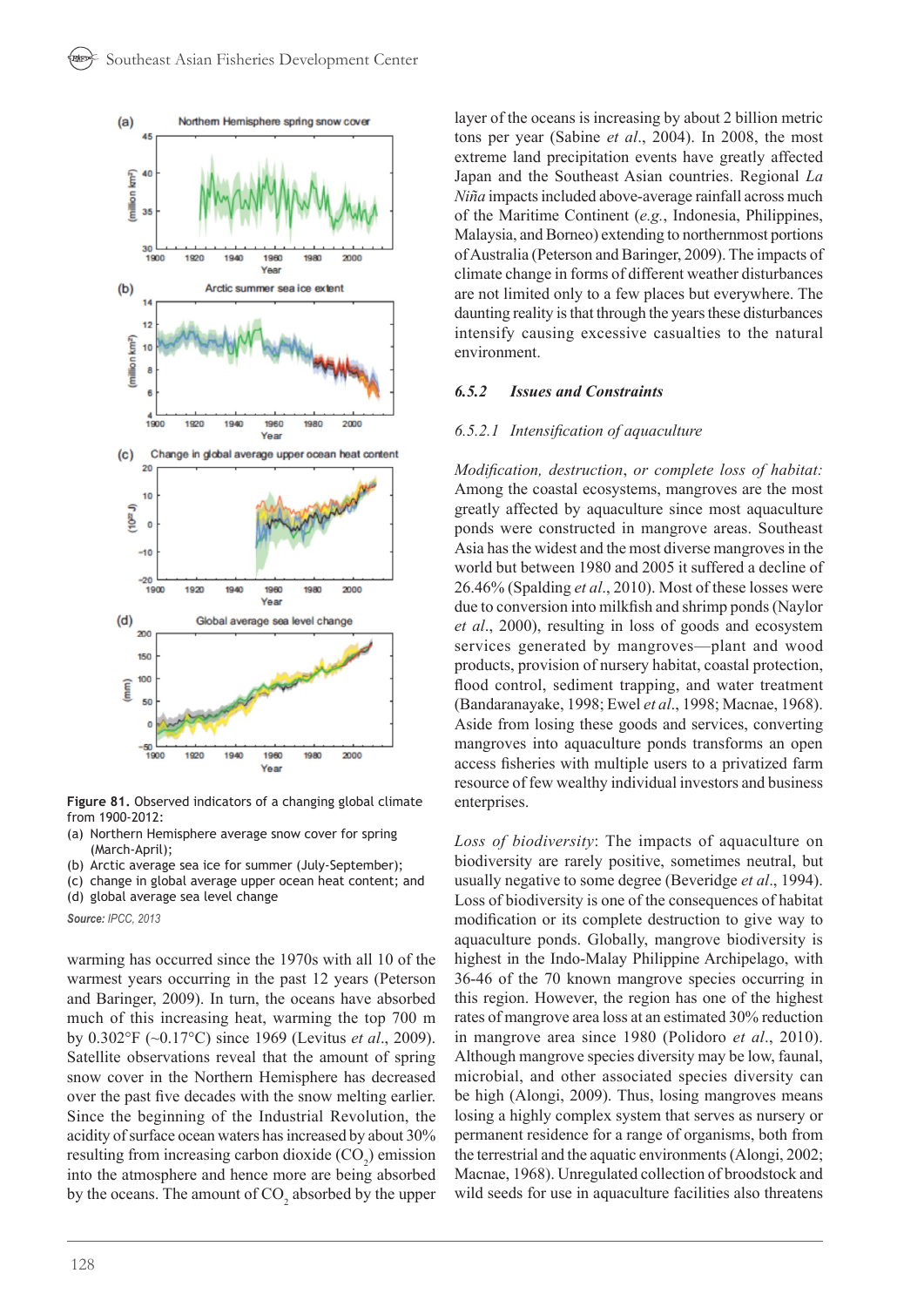the wild population. The same may happen to fish species harvested for use in fish meal and fish oil production. Regardless of purpose, indiscriminate harvesting of wild stocks has negative impact on biodiversity.

*Discharge of aquaculture wastewater and introduction of antibiotics and chemicals to the environment:* Aquaculture has heightened public concerns about pollution, water quality degradation, health, and other violations of the public trust (Costa-Pierce, 1996). Aquaculture wastewater outputs and loads vary widely, depending upon the species cultured, farming system, and aquatic environment employed (Tacon and Forster, 2003). Aquaculture wastes are mostly derived from excess feeds and fecal matter. Continuous discharge of wastewater without treatment may result in a chain of undesirable events, *e.g.* serious oxygen deficit caused by the decomposition of organic substances, sedimentation, eutrophication or algal bloom caused by the accumulation of organic nutrients like nitrogen and phosphorus, changes in energy and nutrient fluxes, changes in pelagic and benthic biomass and community structure and fish stocks, low productivity, sometimes disease outbreaks. Moreover, the inadequate handling of wastewater has serious consequences on human health, the environment, and economic development (Cao *et al*., 2007). Aside from wastewater, aquaculture also introduces various chemicals to the environment in the form of therapeutants, disinfectants, water or soil treatment compounds, algicides and pesticides, fertilizers, and feed additives. Too much use of these chemicals can result in toxicity to non-target populations, human consumers and wild biota, and the accumulation of their residues (Primavera, 2006). Antibiotics (tetracycline, oxytetracycline, oxolinic acid, furazolidone and chloramphenicol) are also used excessively and may lead to the development of resistant bacterial populations (Hoa *et al*., 2011; Tendencia and de la Peña, 2001).

# *6.5.2.2 Climate change*

*Solar irradiance:* Studies have shown that solar variability has played a role in past climate changes. A decrease in solar activity is thought to have triggered the Little Ice Age between approximately 1650 and 1850, when Greenland was largely cut off by ice from 1410 to the 1720s while glaciers advanced in the Alps. Since the sun is the fundamental source of energy that drives our climate system, it is just reasonable to assume that changes in its energy output would cause the climate to change. However, the current global warming could not be explained by changes in energy from the sun. Since 1750, the average amount of energy coming from the sun either remained constant or increased slightly. If warming was caused by the sun, the atmosphere is expected to be warmer in all layers. However, a cooler upper atmosphere

and a warmer surface lower atmosphere were observed. Greenhouse gases are the ones trapping heat in the lower atmosphere making it warmer than the upper atmosphere (IPCC, 2007).

*Greenhouse effect:* Most climate scientists agree that the main cause of the current global warming trend is human expansion of the "greenhouse effect," as human activities are changing the natural greenhouse. Over the last century, burning of fossil fuels like coal and oil has increased the concentration of atmospheric  $CO<sub>2</sub>$ . Clearing of land for agriculture, industry, and other human activities have also increased the concentrations of greenhouse gases. Industrial activities that our modern civilization depends upon have raised the atmospheric  $CO<sub>2</sub>$  levels from 280 ppm to 400 ppm in the last 150 years. Among the consequences of changing the natural atmospheric greenhouse include warming of the earth, warming of the oceans, melting of glaciers, increased sea level, and increased evaporation and precipitation (IPCC, 2007; NASA, 2016).

## *6.5.3 Outlook and Future Perspective*

*Habitat rehabilitation or restoration:* In the case of aquaculture, habitat rehabilitation or restoration is more focused on mangroves which suffered most because of pond construction. In the review paper of Ellison (2000), he cited that although most of the objectives of restoration projects were for forest products, coastal protection and stabilization, two Southeast Asian countries set their goals for maintenance or sustainability of fisheries (Malaysia) and provision of habitat for wildlife (Viet Nam). Rehabilitating nursery habitats is also effective in restoring populations of naturally occurring species and considered as one of the approaches in enhancing fisheries (Welcomme and Bartley, 1998). This has been observed in mud crabs, *Scylla* spp. in the reforested mangroves in Kalibo, Aklan, Philippines (Walton *et al*., 2007) and mangrove recolonized in an abandoned pond in Dumangas, Iloilo, Philippines (Lebata-Ramos, unpublished data).

*Stock enhancement:* Stock enhancement using individuals reared in aquaculture facilities is becoming a popular method of supplementing depleted stocks (Bert *et al*., 2003). Bell *et al*. (2006) discussed two of the most successful stock enhancement initiatives—the augmentation of scallop fishery in Hokkaido, Japan causing a four-fold increase in annual harvest. Success in stock enhancement depends on setting the management goals and identifying the right species for release. It can be a very effective tool if accompanied with habitat restoration because it will be of no effect in situations where recruitment is limited due to lack of sufficient nursery areas (Bell *et al*., 2006). Although stock enhancement activity may change the status quo of the ecosystem, given the substantial damage these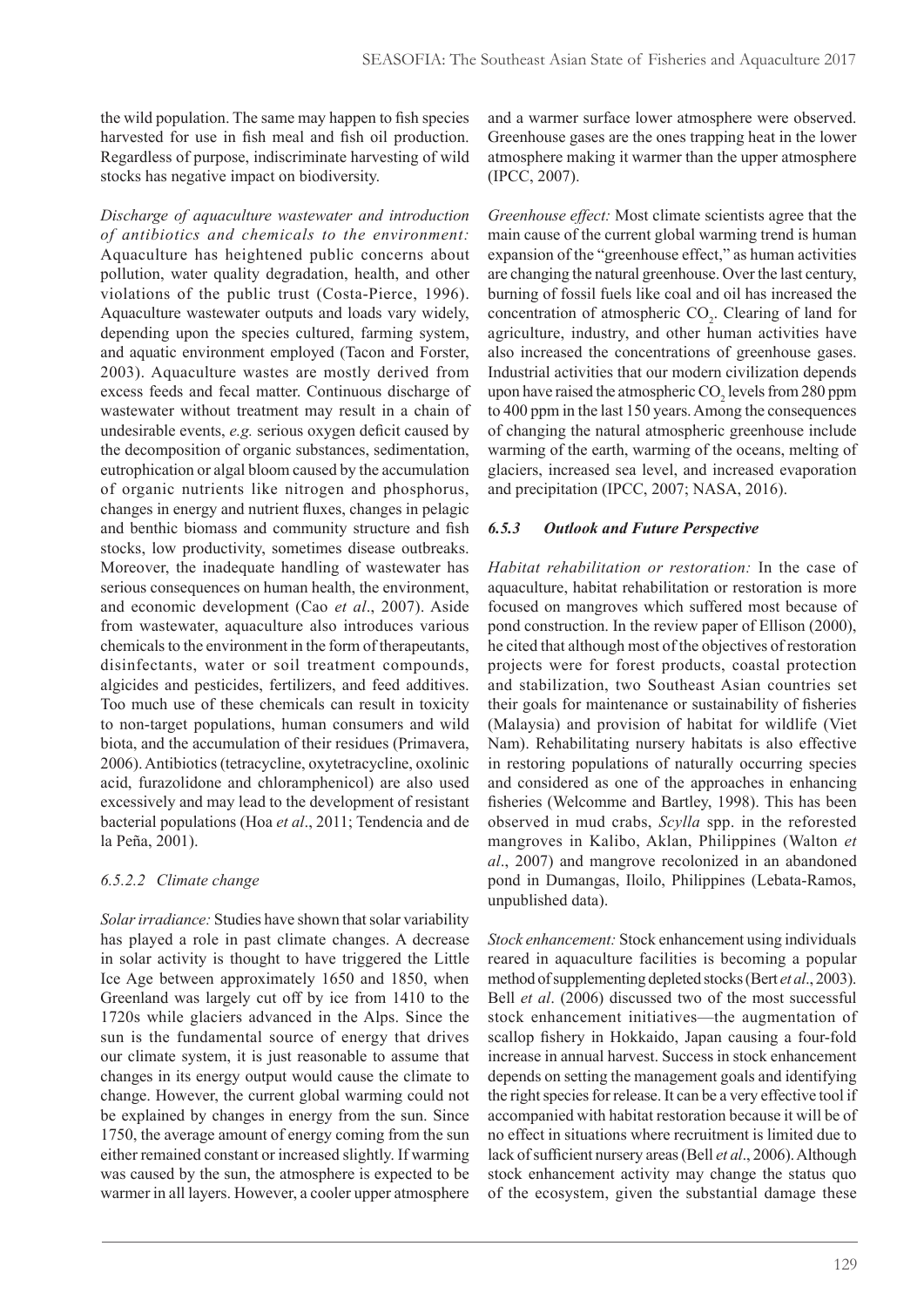ecosystems have suffered due to anthropogenic activities and the depletion of fishery resources due to overfishing, the impact of adding juveniles aimed at improving production of target species should not be a cause of great concern, provided that this activity is conducted responsibly and that this will not cause further degradation to the ecosystem and its diversity (Lebata, 2006).

*Aquasilviculture:* Mangroves and aquaculture are not necessarily incompatible (Primavera, 2006). Marginal coastal sites such as denuded and overexploited mangrove areas and unproductive or abandoned fishponds can be made productive and economically profitable through aquasilviculture. The integration of aquaculture with silviculture, known as aquasilviculture refers to the harmonious co-existence of aquaculture species and mangrove trees (de la Cruz, 1995). This mangrove-friendly aquaculture technology had been applied in shrimp ponds (Primavera *et al*., 2007) and mud crab pen culture (Primavera *et al*., 2010; Triño and Rodriguez, 2002) in the Philippines; shrimp-mangrove farms in Viet Nam (Binh *et al*., 1997); and milkfish pond culture, milkfish and shrimp polyculture (Fitzgerald and Savitri, 2002), and shrimp pond culture (Shimoda *et al*., 2006) in Indonesia. Using the concept of mangrove resource rehabilitation and livelihood provision, the Philippine Bureau of Fisheries and Aquatic Resources recently implemented the National Aquasilviculture Program to help address climate change, food security, and poverty among municipal or artisanal coastal fisherfolks (Dieta and Dieta, 2015). Aside from integrating aquaculture into the mangroves, aquaculture species (*i.e.* seaweeds, mussels, oysters, and fish) are also being reared in mangrove waterways.

*Integrated aquaculture:* The concept and practice of integrated aquaculture is well-known in inland environments in Asia, but much less reported in the marine environment. In the recent years, the idea of integrated aquaculture has been often considered a mitigation approach against the excess nutrients and organic matters generated by intensive aquaculture activities particularly in marine waters. Integrated marine aquaculture can cover a diverse range of co-culture and farming practices, including integrated multi-trophic aquaculture (IMTA) and aquasilviculture. IMTA explicitly incorporates species from different trophic positions or nutritional levels in the same system for bioremediation and economic returns (Soto, 2009). Integration can be directly beneficial to farmers either through additional valuable products, improving water quality, preventing diseases, habitat conservation, or increasing allowed production volumes through waste reduction (Troell, 2009). Neori *et al*. (2004), for example, reported that annually, a 1-ha land-based integrated sea bream–shellfish–seaweed farm can produce 25 metric tons of fish, 50 metric tons of bivalves, and 30 metric tons fresh weight of seaweeds or 55 metric tons of sea bream or 92 metric tons of salmon, with 385 or 500 metric tons fresh weight of seaweed, respectively, without pollution. In coastal fishing communities in Guimaras, Philippines, SEAFDEC/AQD has successfully introduced the concept of IMTA through the combined pen culture of milkfish *Chanos chanos*, with sandfish *Holothuria scabra*, and seaweeds *Kappaphycus* sp. Funded by Japan International Research Center for Agricultural Sciences (JIRCAS), the project aimed to demonstrate the potential of IMTA in mitigating the impacts of excess nutrients from uneaten milkfish feeds and milkfish feces while obtaining additional income from other non-fed species.

Modern integrated systems are bound to play a major role in the sustainable expansion of world aquaculture. IMTA seems to be the direction of aquaculture in order to make it economically and environmentally sustainable.

*Proper feeding management:* Most aquaculture wastes are usually dietary in origin. Aquaculture feeds and feeding regimes can play a major role in determining the quality and potential environmental impact of fish and crustacean farm effluents (Tacon and Forster, 2003). Optimized local feed management together with further development of fish feed in terms of increased digestibility of feed components will lead to greater profitability to the farmer and also minimize aquaculture wastes (Kolsäter, 1995). Boyd (2003) suggested the Best Management Practices (BMPs) that pertain to feeding management (**Box 19**).

**Box 19.** Suggested Best Management Practices (BMPs) pertaining to feed management

- **•** use fertilizers only as needed to maintain phytoplankton blooms
- use high quality, water stable feeds that contain only the required amount of nitrogen and phosphorus than necessary
- apply feeds conservatively to avoid overfeeding and to assure that as much of the feed is consumed as possible

Feeding may also be improved through the use of automatic feeder and by employing compensatory feeding. Feeding regimes may be manipulated in such a way that feed inputs to the environment may be minimized without sacrificing production.

*Climate change adaptation and mitigation:* The fast changing climate is inevitable and to survive this irreversible condition, adaptation and mitigation measures have been formulated. Adaptations are adjustments in natural or human systems in response to climatic changes (IPCC, 2007). It involves adjusting to actual or expected future climate. The goal is to reduce our vulnerability to the harmful effects of climate change like sea-level encroachment, more intense extreme weather events or food insecurity. It also encompasses making the most